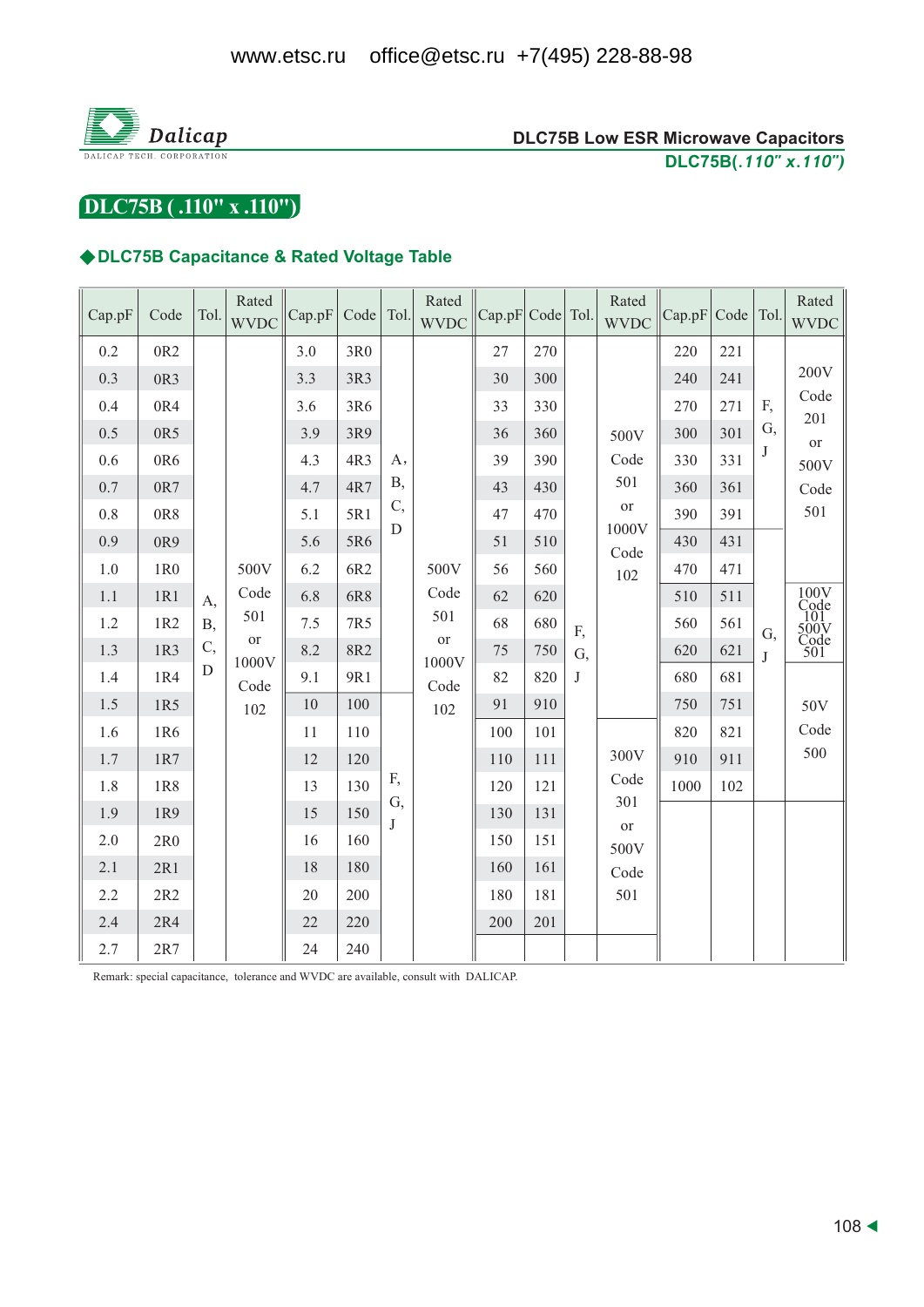

### ◆DLC75B Chip Dimensions

unit:inch(millimeter)

|        |               |                 |                                                                    | Plated                                     |                       |                       |                 |  |
|--------|---------------|-----------------|--------------------------------------------------------------------|--------------------------------------------|-----------------------|-----------------------|-----------------|--|
| Series | Term.<br>Code | Type / Outlines | Length<br>$(L_c)$                                                  | Width<br>(W <sub>c</sub> )                 | Thickness<br>(Tc)     | Overlap<br>(B)        | Material        |  |
| DLC75B | W             | Chip            | .110<br>$+.020 \rightarrow -.010$<br>$(2.79+$<br>$+0.51$ $-0.25$ ) | .110<br>$\pm .010$<br>(2.79)<br>$\pm 0.25$ | .100<br>(2.54)<br>max | .040<br>(1.00)<br>max | Sn/Ni<br>(RoHS) |  |

### ◆ Design Kits

These capacitors are 100% RoHS. Kits contain 10(ten) pieces per value; number of values per kit varies, depending on case size and capacitance.

| Kit        | Description<br>(pF) | Values $(pF)$                                                                            | <b>Tolerance</b> |
|------------|---------------------|------------------------------------------------------------------------------------------|------------------|
| DKDLC75B01 | $0.2 - 10$          | 0.2, 0.5, 0.7, 0.8, 1.0, 1.2, 1.5, 1.8, 2.0, 2.4, 2.7, 3.0, 3.3, 3.9, 4.7, 5.6, 6.8, 8.2 | $\pm 0.10pF$     |
| DKDLC75B02 | $10 - 100$          | 10                                                                                       | $+5%$            |
|            |                     | 10, 12, 15, 18, 20, 22, 24, 27, 30, 33, 39, 47, 56, 68, 82, 100                          | $\pm$ 5%         |
| DKDLC75B03 | $100 - 1000$        | 100, 120, 150, 180, 200, 220, 240, 270, 300, 390, 470, 560, 680, 820, 1000               | $+5%$            |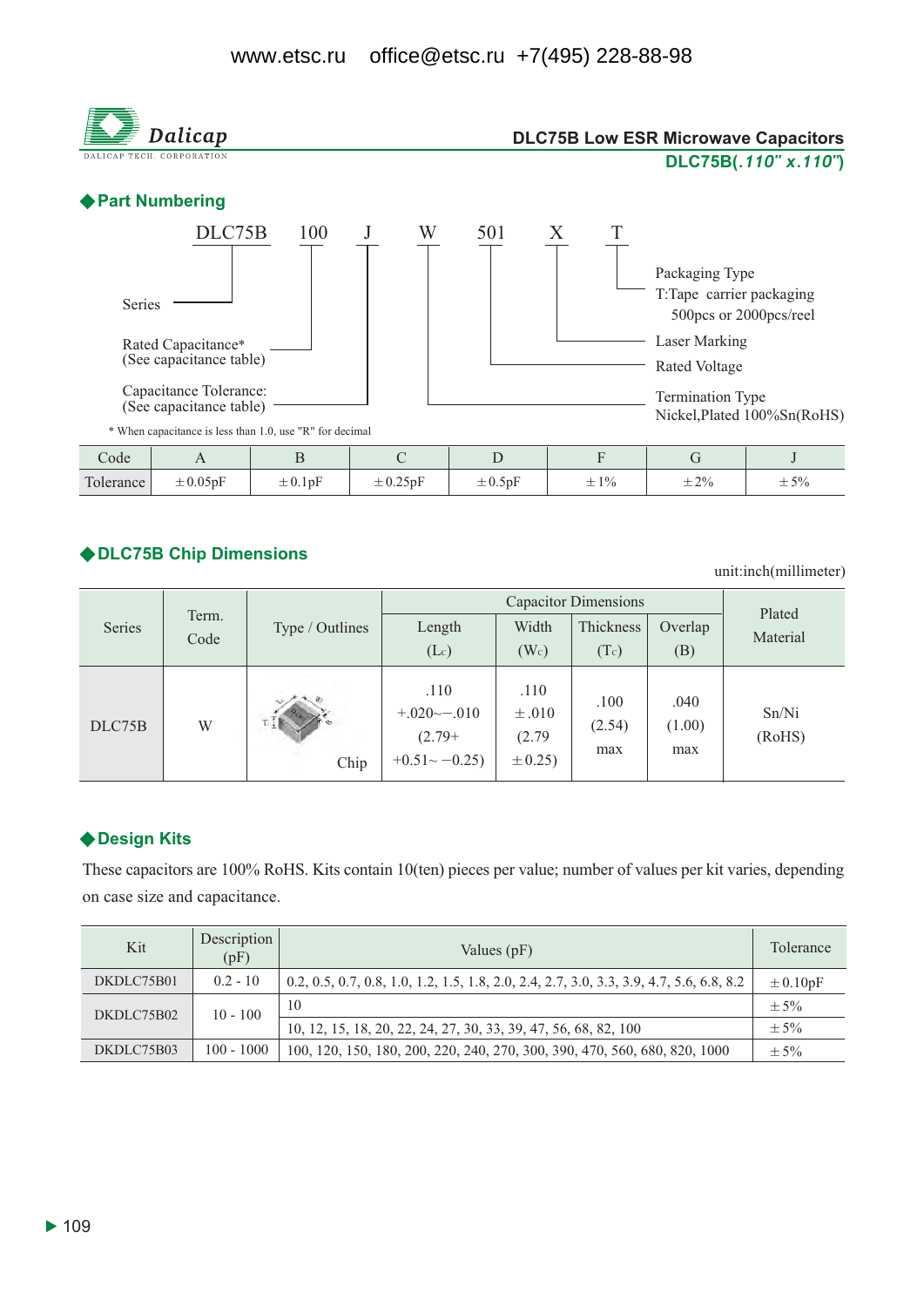

## ◆ Performance

| Item                                  | Specifications                                                             |  |  |  |  |
|---------------------------------------|----------------------------------------------------------------------------|--|--|--|--|
| Quality Factor (Q)                    | 2,000 min.                                                                 |  |  |  |  |
|                                       | 10 <sup>5</sup> Megohms min. $(\hat{\omega}, +25^{\circ}C)$ at rated WVDC. |  |  |  |  |
| Insulation Resistance (IR)            | 10 <sup>4</sup> Megohms min. $@ + 125$ °C at rated WVDC.                   |  |  |  |  |
| Rated Voltage                         | See capacitance table                                                      |  |  |  |  |
|                                       | 250% of Voltage for 5 seconds, Rated Voltage ≤ 500VDC                      |  |  |  |  |
| Dielectric Withstanding Voltage (DWV) | 150% of Voltage for 5 seconds, 500VDC < Rated Voltage ≤ 1250VDC            |  |  |  |  |
|                                       | 120% of Voltage for 5 seconds, Rated Voltage $>$ 1250VDC                   |  |  |  |  |
| <b>Operating Temperature Range</b>    | $-55^{\circ}$ C to $+175^{\circ}$ C                                        |  |  |  |  |
| Temperature Coefficient (TC)          | $0 \pm 30$ ppm/°C                                                          |  |  |  |  |
| Capacitance Drift                     | $\pm$ 0.02% or $\pm$ 0.02pF, whichever is greater.                         |  |  |  |  |
| Piezoelectric Effects                 | None                                                                       |  |  |  |  |

# ◆ Environmental Tests

| Item                             | Specifications                                                                                                                         | Method                                                                                                                                                                                                                                                                       |
|----------------------------------|----------------------------------------------------------------------------------------------------------------------------------------|------------------------------------------------------------------------------------------------------------------------------------------------------------------------------------------------------------------------------------------------------------------------------|
| Terminal<br>Adhesion             | Termination should not pull off.<br>Ceramic should remain undamaged.                                                                   | Linear pull force exerted on axial leads soldered to<br>each terminal. 2.0lbs.                                                                                                                                                                                               |
| Resistance<br>to soldering heat  | No mechanical damage<br>Capacitance change: $-1.0\% \sim +2.0\%$<br>Q > 500<br>$LR \geq 10$ G Ohms<br>Breakdown voltage: 2.5 x WVDC    | Preheat device to 150°C-180°C for 60 sec.<br>Dip in $260^{\circ} \pm 5^{\circ}$ C solder for $10 \pm 1$ sec.<br>Measure after $24\pm 2$ hours cooling period.                                                                                                                |
| Thermal<br>Shock                 | No mechanical damage<br>Capacitance change: ±0.5% or 0.5pF max<br>Q > 2000<br>I.R. $>10$ G Ohms<br>Breakdown voltage: 2.5 x WVDC       | MIL-STD-202, Method 107, Condition A.<br>At the maximum rated temperature $(-55^{\circ}$ C and $125^{\circ}$ C)<br>stay 30 minutes.<br>The time of removing shall not be more than 3 minutes.<br>Perform the five cycles.                                                    |
| Humidity,<br><b>Steady State</b> | No mechanical damage<br>Capacitance change: $\pm 0.5\%$ or 0.5pF max.<br>Q > 300<br>I.R. $>1$ G Ohms<br>Breakdown voltage: 2.5 x WVDC  | MIL-STD-202, Method 106.                                                                                                                                                                                                                                                     |
| Low Voltage<br>Humidity          | No mechanical damage<br>Capacitance change: $\pm 0.3\%$ or 0.3pF max.<br>Q > 300<br>I.R. $>1$ G Ohms<br>Breakdown voltage: 2.5 x WVDC  | MIL-STD-202, Method 103, Condition A, with 1.5 Volts<br>D.C. applied while subjected to an environment of 85°C<br>with 85% relative humidity for 240 hours minimum.                                                                                                          |
| Life                             | No mechanical damage<br>Capacitance change: $\pm 2.0\%$ or 0.5pF max.<br>Q > 500<br>$I.R. > 1$ G Ohms<br>Breakdown voltage: 2.5 x WVDC | MIL-STD-202, Method 108, for 1000 hours, at 125 °C.<br>200% of Voltage for Capacitors, Rated Voltage ≤500VDC<br>120% of Voltage for Capacitors, 500VDC <rated voltage<br=""><math>\leq 1250</math>VDC<br/>100% of Voltage for Capacitors, Rated Voltage &gt; 1250VDC</rated> |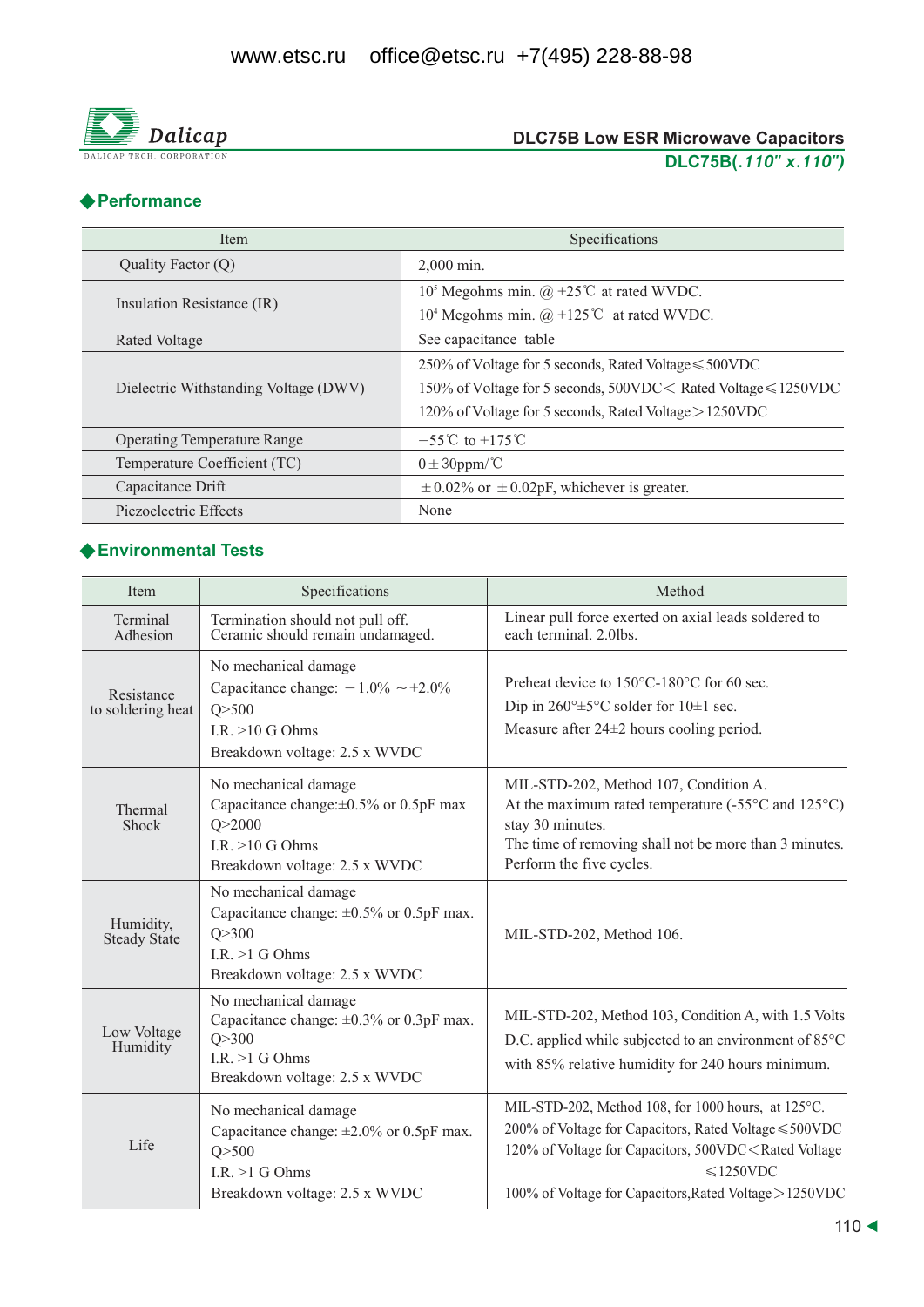

### ◆DLC75B Performance Curve





The First Parallel Resonance, FPR, is defined as the lowest frequency at which a suckout or notch appears in [S21]. It is generally independent of substrate thickness or dielectric constant, but does depend on capacitor orientation. A horizontal orientation means the capacitor electrode planes are parallel to the plane of the substrate; a vertical orientation means the electrode planes are perpendicular to the substrate.